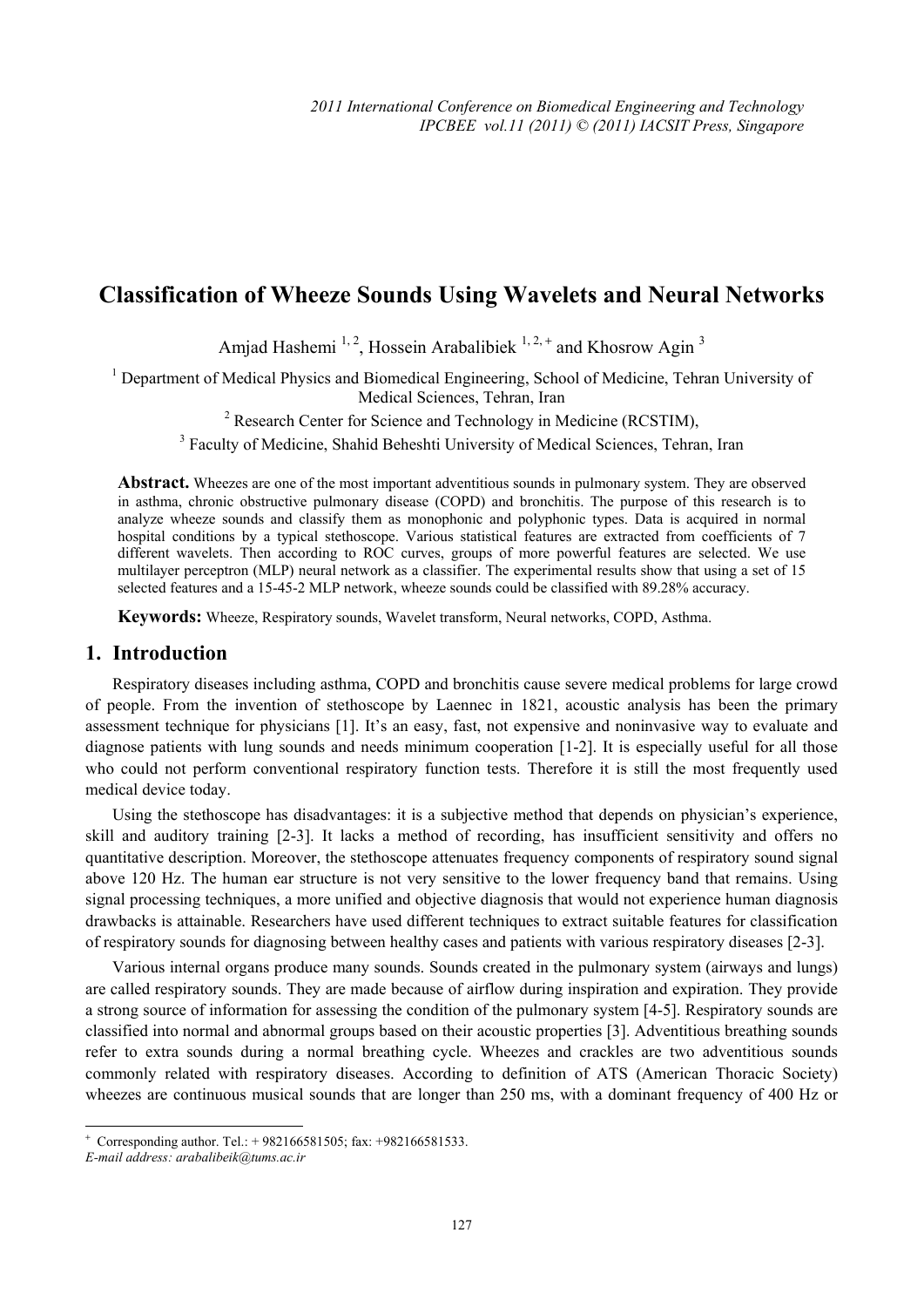more [6-7]. They are most heard in the end of inspiration or early expiration phase. Wheezes can be caused by airway narrowing and the increased secretions. As a collapsed airway lumen gradually opens during inspiration or progressively closes during expiration, wheezes are produced [6]. Wheezes are classified to polyphonic and monophonic types. It is often inferred that polyphonic wheezes are associated with disease of small airways and monophonic wheezes are associated with disease of larger airways [6]. Usually wheezes are heard in diseases like congestive heart failure, asthma, pneumonia, chronic bronchitis, COPD and emphysema [1, 6].

Previous researches show that frequency analysis can be used to distinguish between normal and wheeze sounds [8-9]. Autoregressive modelling (AR) [3, 10], wavelet transform [2, 11-12] and Mel frequency cepstral coefficients (MFCC) are also used for feature extraction to discriminate between wheeze and non wheeze pulmonary sounds [3-4]. For classification and prediction of breathing sounds artificial neural networks have also been used [2-3, 11, 13]. The best results for wheeze and normal sounds classification were obtained with Gaussian Mixture Model (GMM) [3-4, 14] and MFCC in 2009 [3]. To the best of our knowledge there are no reports concentrating on discriminating between monophonic and polyphonic types of wheeze sounds. In this research we will try to classify these types of respiratory sounds using a group of suitable features extracted from the breathing sounds.

## **2. Materials and methods**

#### **2.1. Data**

Respiratory sounds were recorded from patients using an electronic stethoscope at the Pulmonary Department of Loghman Hakim hospital in Tehran. Data is then transmitted to a computer for display and analysis. The sampling frequency is 8 KHz. The signals are captured from 140 different subjects with typical COPD and asthma. It consists of 77 polyphonic and 63 monophonic wheeze sounds. Their clinical diagnosis was based on pulmonary tests, patient symptoms, auscultation, chest X-ray and clinical laboratory test results evaluated by respiratory physicians. The classifications of the wheezes were done by a senior physician.

#### **2.2. Analysis**

Pattern recognition consists of two steps. At the first step features are extracted from the signals in such a way that represent the signal very well. These features should contain all important information about the signal. Then according to a tradeoff between required accuracy and computation cost, a smaller number of meaningful features are selected. The second step is the classification, i.e. a specific pattern is allocated to a class based on the characteristic features selected for it. In this study the data is first pre-processed. Then during the feature extraction and feature selection phase a group of appropriate features are obtained. Finally using a neural network, the wheeze sounds are classified.

All signals are first go through amplitude normalization. Sharp or sudden changes in physiological signals can represent abrupt faults. Besides, noise and outliers are important problems in physiological signals. So there is a need for filtering out these unwanted parts of the captured signal. The moving average is the easiest and most common digital filter. It is usually applied to time series data to smooth out fluctuations. The parameter of the moving average is the window size which depends on the application. Using a moving average filter removes large amplitude fluctuations between samples and a much smoother signal is produced [5].

Respiratory sounds are non-stationary and are stochastic signals inherently [1-2]. Fourier transform (FT) loses time domain data of the signal and so does not provide enough information for this kind of signal. Short Time Fourier Transform (STFT) overcomes this drawback by converting signal to a two-dimensional space of time and frequency using a single fixed window that produces fixed resolution in time and frequency domains. Wavelet analysis provides a tool with varying resolution in both time and frequency. With changing window size in wavelet transform (WT), a multi-resolution view of the signal is obtained in witch dominant modes of the signal and how those modes would change in time are determined simultaneously. Continuous wavelet transform (CWT) is defined by: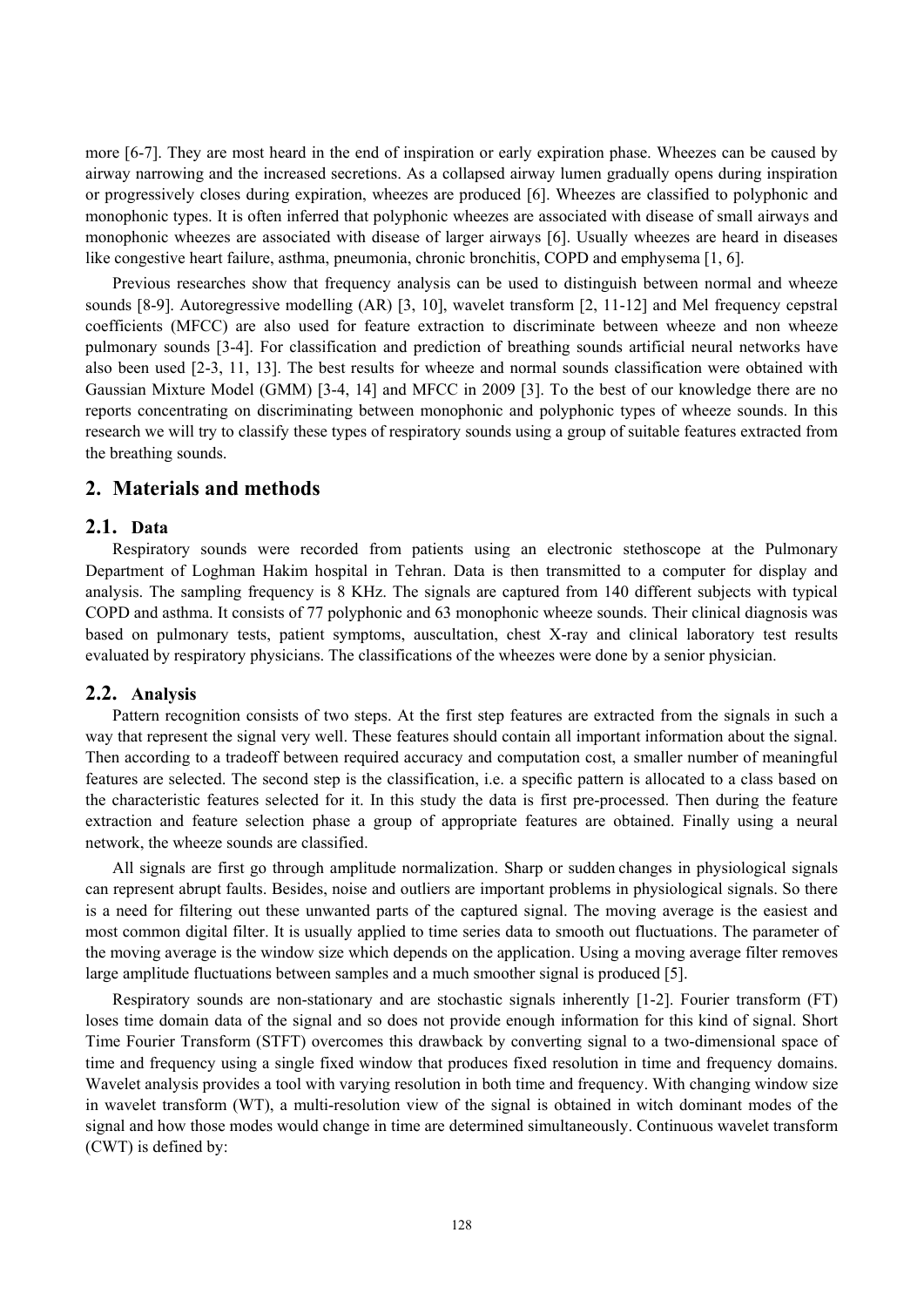$$
CWT(a,b) = \int_{-\infty}^{+\infty} x(t) \psi_{a,b}^*(t) dt
$$

where x(t) is the analyzed signal, a represent the scaling factor (dilatation/compression coefficient), b denotes translation along the time axis (shifting coefficient) and

$$
\psi^*_{a,b}(t) = \frac{1}{\sqrt{a}} \psi(\frac{t-b}{a}).
$$

In other words, the function  $\psi_{ab}^*$  is obtained by shifting and scaling the prototype wavelet  $\psi$ .

Calculating wavelet coefficients for every possible scale can represent a considerable effort and result in a vast amount of data. Therefore, the Discrete Wavelet Transform is often used. The DWT decomposition of a signal x[n] is implemented using a complementary low-pass/high-pass filtering. The signals are then downsampled by 2. The outputs of the high-pass filters are details and those of the low-pass filters are approximations [15].

In this work wheeze sounds are described with seven details,  $d_1$  to  $d_7$ , and one approximation,  $A_7$ . By extracting statistical features from wavelet coefficients, the input space dimensionality will decrease. Six statistical features were extracted from the wavelet coefficients.

- Mean of the absolute values in each subband  $(\mu_{di})$ .
- Average power in each subband  $(p_{di})$ .
- Standard deviation in each subband  $(\sigma_{di})$ .
- Ratio of the absolute mean values of adjacent subbands  $(\mu_{di} / \mu_{di+1})$
- Skewness in each subband  $(sk_d)$ .
- Kurtosis in each subband  $(ku_{di})$

Mean and average features represent the frequency distribution of the signal and the standard deviation and ratio of the absolute mean values of adjacent sub bands show the amount of changes in frequency distribution. Skewness is a measure of the asymmetry of the probability distribution of a real-valued signal and kurtosis measures the "peakedness" of the probability distribution of a real-valued signal.

An important issue is the evaluation of extracted features. Best features should be selected based on their discrimination power. ROC curve could be used to assess features. The more the area under the ROC curve, the more powerful is the feature.

The classifier is an artificial neural network. A Multilayer Perception (MLP) consists of an interconnected group of artificial neurons. MLP is an adaptive system with a training algorithm that changes weights to minimize the error between desired and network's output. The training process is continued until a predefined minimum of the output error is reached. In this study the Levenberg–Marquardt (LM) training algorithm is used.

### **3. Results**

After normalization and using a moving average filter with a window size of 25 samples, DWT is applied to the signals. Seven different wavelets consisting Haar, Symmlet of order 8, Daubechies of orders 2, 8 and 10 and Bi-orthogonal of orders 1.5 and 2.8 are used. In this way 46 features are extracted from every signal using each wavelet. The features are then ranked based on the area under the ROC curve. The first 5, 10 and 15 features are selected for classification. Networks with 5-15-2, 10-30-2 and 15-45-2 structures containing sigmoid hidden neurons and linear output neurons are used as classifiers respectively. Accuracy results achieved by various ANN structures are shown in figure1.

All features from different wavelets are then combined and ranked based on the ROC criteria and again the first 5, 10 and 15 features are selected for classification with the same NN structures. The results are shown in the last column of the figure1.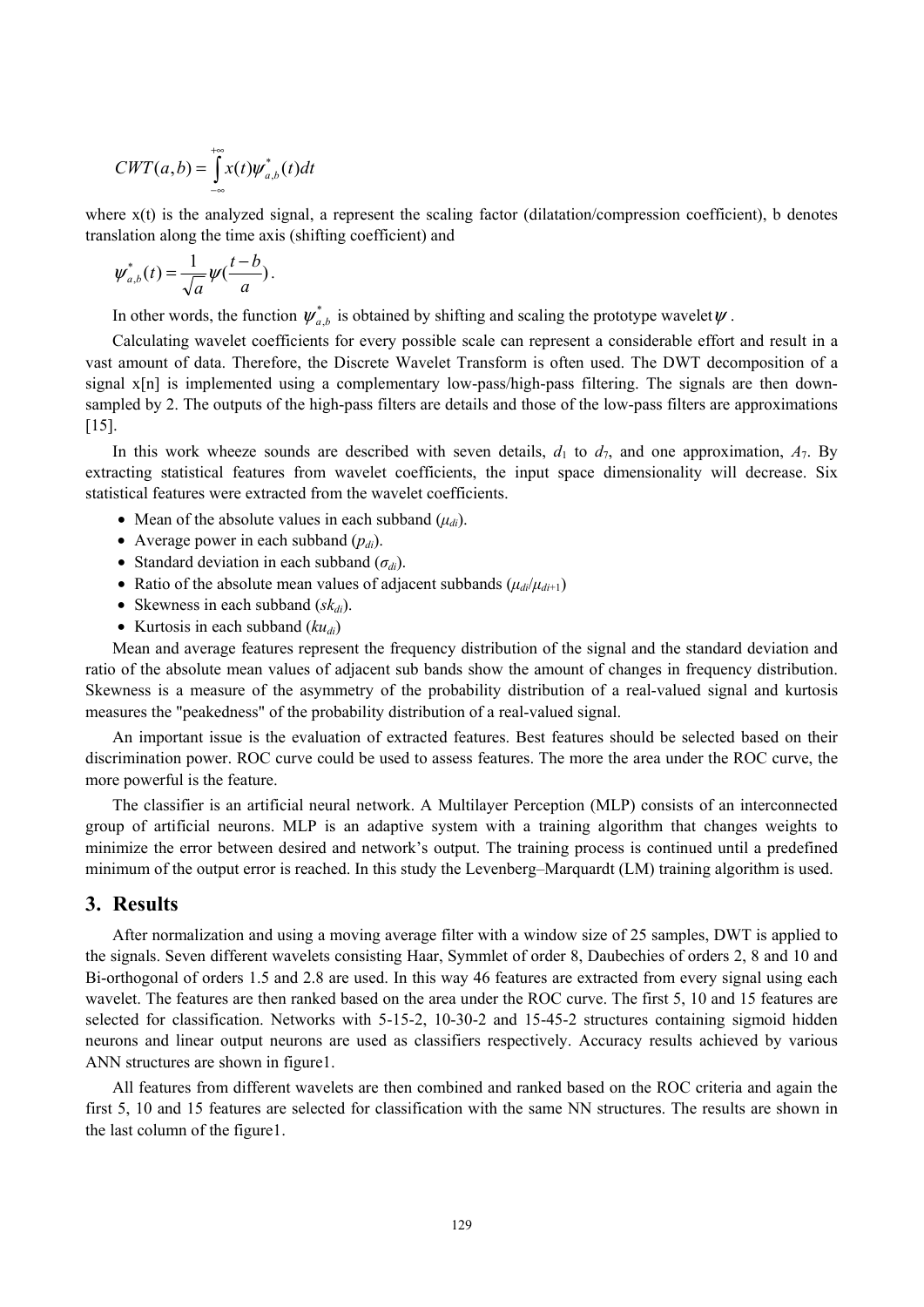

Fig. 1: Performance of wheeze classifiers based on the used features.



Fig. 2: Feature distribution in ordered groups of first 100 best features.



Fig. 3: Subband distribution in ordered groups of first 100 best features.

To evaluate the performance of different feature types, the presence of each feature in the first, second, …, tenth group of 10 best features is tested. Figure 2 shows the results. At the other hand, the contribution of each subband to the classification process is evaluated by considering the number of features each contribute to the ordered groups of 10 features. The results are shown in figure 3.

## **4. Discussion and Conclusion**

Bi-orthogonal 1.5 offers better accuracy than the other wavelets. Also comparison of the results of db8 and db10 shows that higher order wavelets do not produce better results. Comparing bio1.5 and bio2.8 confirms this conclusion as well. It can be seen that the selected set of features among all wavelets coefficients results in a better classification of wheeze sounds. The price is a more computational cost. By comparing features contribution we conclude that mean, standard deviation and energy appear more often in the first 100 features. Besides, mean and standard deviation appear in high priority feature groups more than the other features. Considering subbands, d6 and d7 subbands and also the last approximation contribute more to classification.